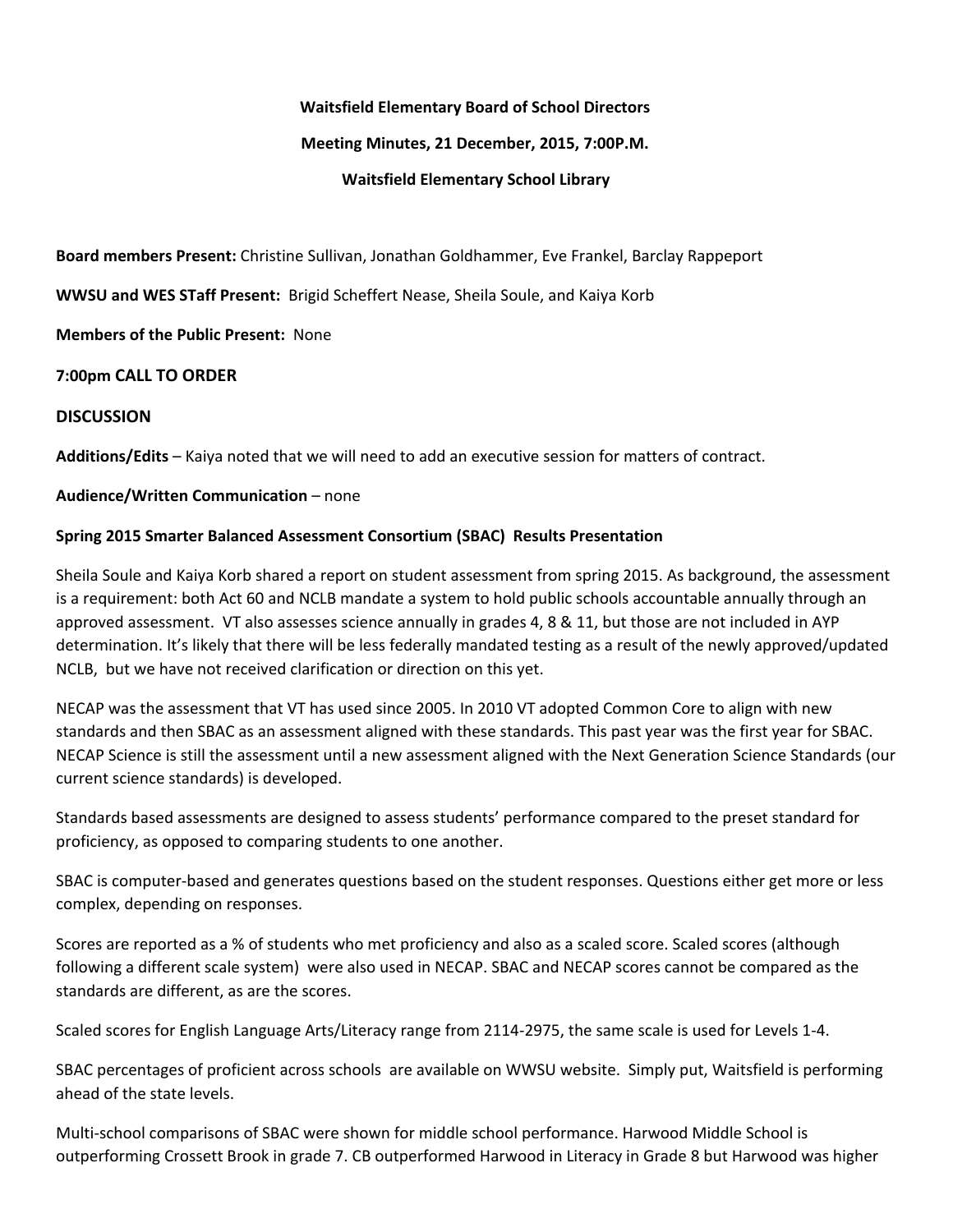performing than CB in Math. It was noted that these are one year assessments and very difficult to make any relevant data calls based on one year's worth of information For the most part our scores were consistent with the old standards/results. Grade 11 showed a decline, but this was possibly due to scheduling conflicts.

# **Educational Legislation and Political Activity Update/Superintendent's Report/Act 46**

Kaiya requested a discussion on Act 46 cost containment. It's rumored that the legislature may 'tweak' the cost containment rule. A decision will not be forthcoming until January most likely. It's possible that the % increase on health insurance may be removed from the cost containment ceiling.

A cost containment has always existed in some form; most recently this was connected to a portion of spending over the state per pupil average the previous year. There are \$21m of surplus funds that will be placed into the Education Fund to soften tax impacts this year, which will result in a tax increase (when these surplus funds are not available) in subsequent years. There are 11 consolidation projects going forward for a vote, there are additionally 23 studies going on that will not make the deadline for a vote this year.

Health insurance through VEHI will be replaced with new plans that will be ACA compliant beyond the 2017 deadline. Both of those contracts will need to be negotiated next year. Federal Excise Tax is a large component which would have a negative impact on schools, and is currently being delayed 2 years. In other words, there are factors beyond our enrollment that have potentially significant impact on our budget and taxes.

Kaiya commented that she has been asked if SBACs will go away under the new Obama plan. She does not feel that this is the case. The state can add to the assessments to bring in school climate, etc to demonstrate school growth. There is discussion that the SBACs will be dropped for grade 11 and replaced by the ACT or SAT.

# **Board Member Terms and Elections**

Helen Kellogg and Eve Frankel both have terms coming to an end this February. Eve commented that she is willing to run for an additional term in order to keep the strength of work on Act 46. Helen will not be running again. Kaiya commented that the concept of the board is rapidly changing with the vote on board merger coming up. There is great potential for the roles to be different for a new board member coming on board. Petitions are due January 25<sup>th</sup> for elections. Helen is vacating a two year term. Eve is finishing a three year term and will be running for a two year term. Christine pointed out that a vote for consolidated board members would take place on the same day that WWSU would vote on the merger. Candidates would need to run for either/and/or the WES Board and the Consolidated Board. We will have a need for two Waitsfield reps to run for the Consolidated Board. Terms for the CB would be staggered 2 & 3 year terms.

# **2016-17 Budget Draft #2 Review**

Kaiya noted a few changes from the prior budget reviewed in November: transportation costs have changed; teachers also had a deadline of 12/1/15 to inform if they were going to move on the salary scale. The final change was the WWSU assessment. The most new information has to do with revenue.

WES still has a -5.1% in spending. This reflects a change in education spending percentage of -0.1%. However, as a result of declining enrollment, our cost per pupil is \$16,008. The threshold cost per equalized pupil is \$15,301. Because of the way the legislation is written, even though our spending is less than that of some neighboring schools who have met their threshold, we would be fined because of the increase over our prior year's spending. In other words, we are being penalized for keeping our expenses low in past years.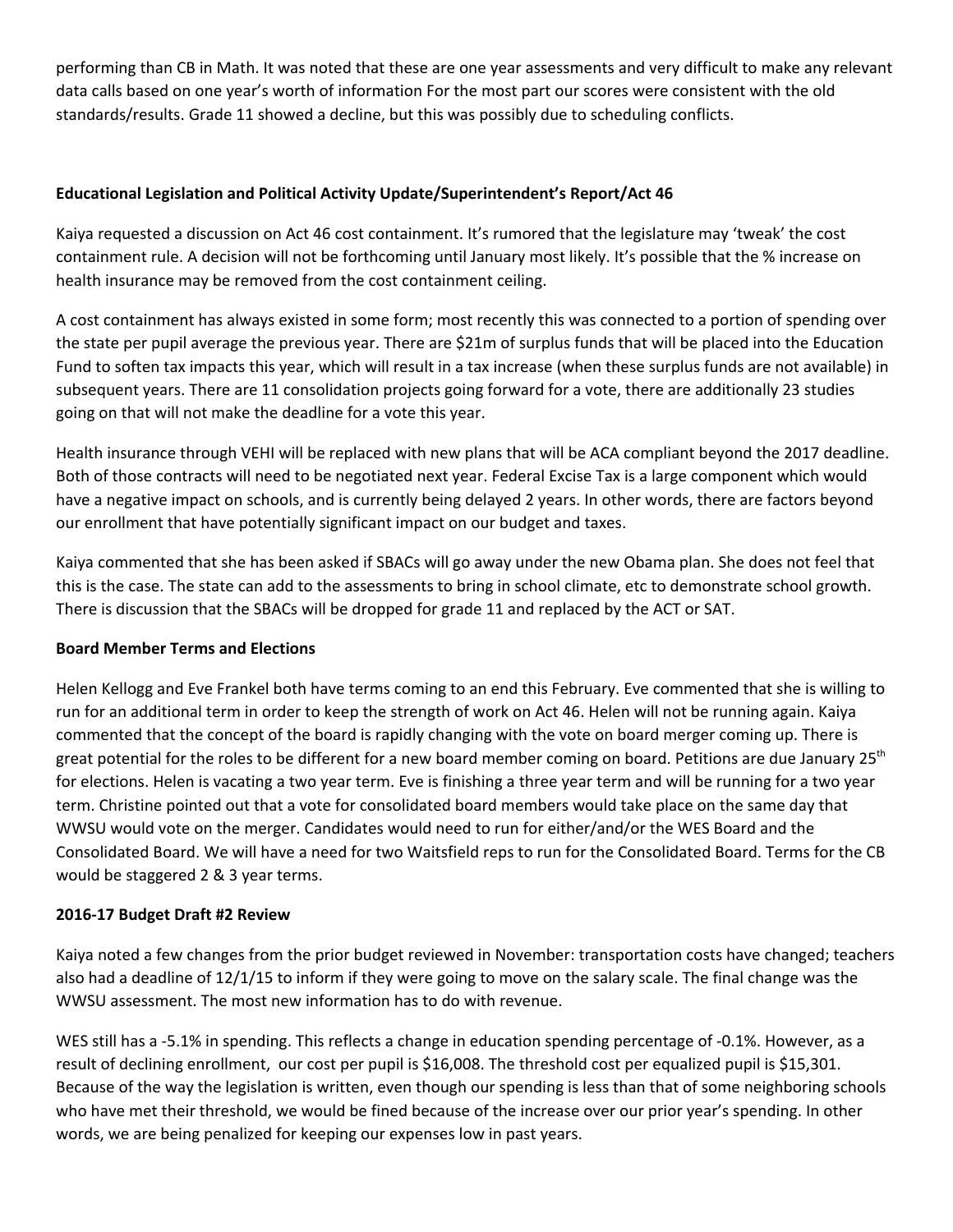Fayston has reduced their spending by eliminating their contingency to bring them closer to a \$40k difference from the spending cap. WES has a much smaller contingency (roughly \$10k). With the current pared down spending, it's impossible to meet the current threshold without cutting programs.

Kaiya does not recommend meeting the threshold. This discussion is contingent on not knowing the penalty. The only way to do this at this point would be to take the contingency fund out, reduce technology, but all would be one-time fixes adding up to around \$25k. Any further cutting would result in the loss of a position or program(s).

The current narrative is that the board has been responsive to declining enrollment by eliminating two teaching positions, careful consideration to para-professionals, elimination of special ed positions. We have low per pupil cost and low spending per pupil (in comparison with most neighboring schools) but given our current dip in enrollment, we do not meet the terms of the spending threshold cap.

The wildcard to this entire discussion is the threshold/spending cap. We don't have the information to know the tax impact of the budget in the current state. Harwood also has a decrease in spending with a change in CLA. We anticipate a 'friendlier' tax rate but the threshold is an unknown impact. If the merger is passed then the threshold is a moot point. Kaiya recommended that if the board would like her to come up with \$90k in reductions, we would need to have an additional meeting to allow for input.

Kaiya suggested as a course of action, to come back with some options in January when we have more information regarding the true tax impact.

WES does not carry a balance for facility maintenance/improvements which is impacting the discussion as there is no fund to cut this amount from.

Eve commented that with the bold action of engaging in Act 46 for the potential benefits there is good precedence to bring this to the voters with the \$90k overage. Essentially we are being penalized for reducing costs and running a lean operation.

**Draft press release**should not be issued until we have more tax information.

# **ACTION**

**Approve Board Orders:**Jonathan moved for the confirmation of the pre-approval for the voucher 1079 in the amount of \$3386.14. Eve moved to accept, Christine seconded with unanimous approval. Barclay moved to approve the voucher 1086 in the amount of \$66870.23.

**Approval of November 23, 2015 Meeting Minutes: Minutes: Christine moved to accept. Eve seconded the motion** unanimous approval.

# **REPORTS**

**Principal's Report:** While the snow is not here, the ski/board program is approaching. Should we not have the program, there needs to be contingency plans as there is a considerable amount of professional work that takes place while the students are at the mountain. This 2.5 hour chunk of time is invaluable for development time regarding proficiency based learning plans. This is also time used for SBAC training courses.

Kaiya is working on the town report – the document that is included in the annual report. She is also working on gathering more materials on the building and grounds work related to grants.